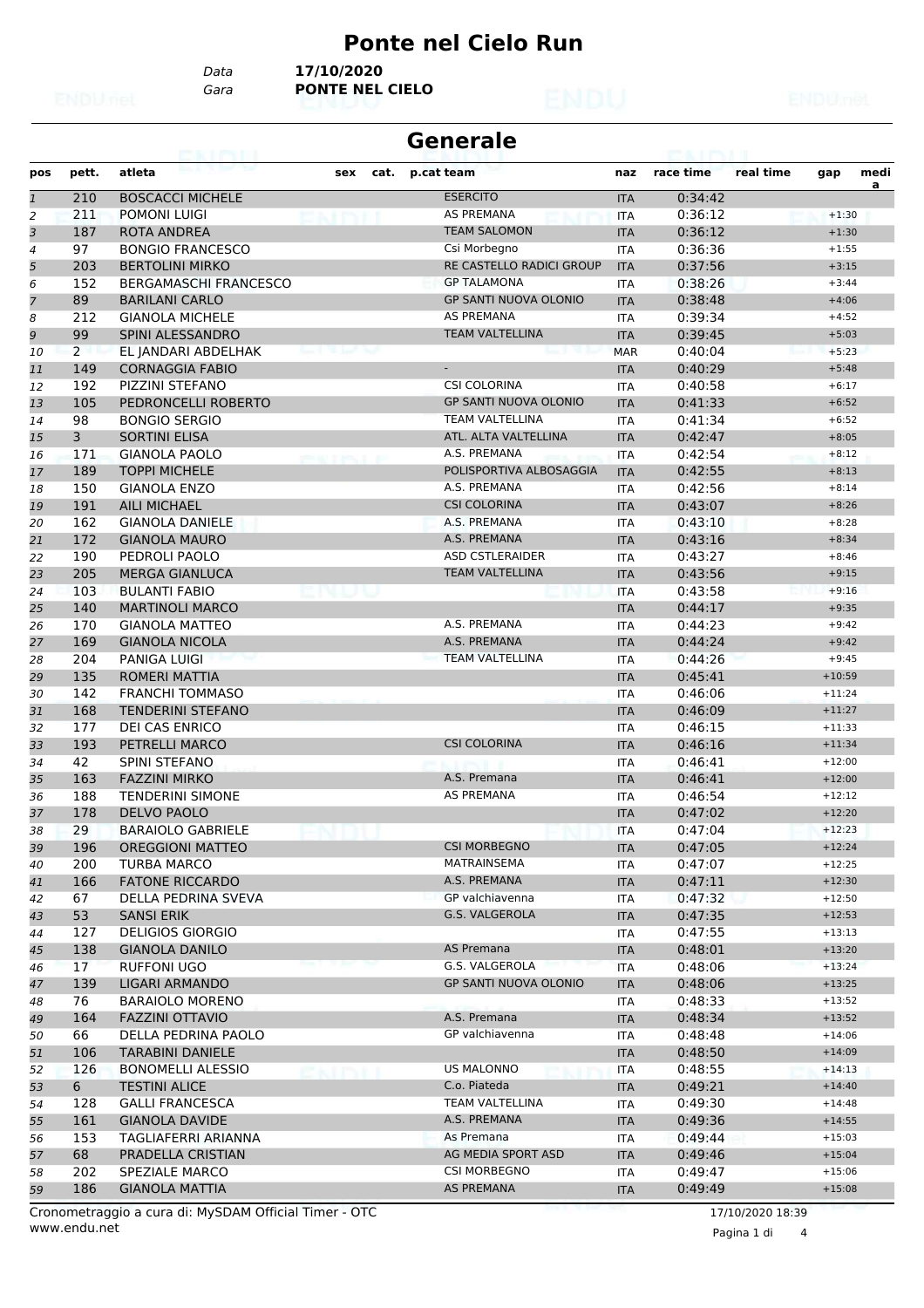## **Generale**

| pos | pett.          | atleta                       | sex<br>cat. | p.cat team                   | naz        | race time | real time | gap      | medi<br>a |
|-----|----------------|------------------------------|-------------|------------------------------|------------|-----------|-----------|----------|-----------|
| 60  | 206            | <b>IOBIZZI RICCARDO</b>      |             |                              | <b>ITA</b> | 0:49:51   |           | $+15:10$ |           |
| 61  | 148            | <b>FRATE FABRIZIO</b>        |             | <b>CSI MORBEGNO</b>          | <b>ITA</b> | 0:50:31   |           | $+15:49$ |           |
| 62  | 60             | <b>LIZZOLI EFREM</b>         |             | C.A. Lizzoli                 | <b>ITA</b> | 0:50:35   |           | $+15:54$ |           |
| 63  | 26             | AIROLDI STEFANO              |             | Virtus Senago                | <b>ITA</b> | 0:50:37   |           | $+15:55$ |           |
| 64  | 201            | SPEZIALE SILVIO              |             | <b>G.P. TALAMONA</b>         | <b>ITA</b> | 0:50:46   |           | $+16:04$ |           |
| 65  | 216            | <b>SCARUFFI SARA</b>         |             |                              | <b>ITA</b> | 0:50:54   |           | $+16:12$ |           |
| 66  | 21             | <b>AIROLDI MAURIZIO</b>      |             | Polisportiva Albosaggia      | <b>ITA</b> | 0:51:19   |           | $+16:37$ |           |
| 67  | 56             | FELOJ SIMONE GIUSEPPE        |             |                              | <b>ITA</b> | 0:51:19   |           | $+16:37$ |           |
| 68  | 123            | <b>FERRA LUCA</b>            |             | <b>Sec Civate</b>            | <b>ITA</b> | 0:51:20   |           | $+16:39$ |           |
| 69  | 81             | <b>FAZZINI ALEX</b>          |             | A.S. PREMANA                 | <b>ITA</b> | 0:51:26   |           | $+16:44$ |           |
| 70  | 176            | <b>GIANOLA NOEMI</b>         |             | A.S. PREMANA                 | <b>ITA</b> | 0:51:28   |           | $+16:46$ |           |
| 71  | 174            | <b>GIANOLA DOMENICO</b>      |             | A.S. PREMANA                 | <b>ITA</b> | 0:51:28   |           | $+16:47$ |           |
| 72  | 179            | DALL'ALBA DANIELE            |             |                              | <b>ITA</b> | 0:51:34   |           | $+16:52$ |           |
| 73  | 136            | <b>BONESI FAUSTO</b>         |             | <b>GP SANTI NUOVA OLONIO</b> | <b>ITA</b> | 0:51:38   |           | $+16:56$ |           |
| 74  | 141            | <b>GIUMELLI GIORDANO</b>     |             | <b>GP SANTI NUOVA OLONIO</b> | <b>ITA</b> | 0:52:02   |           | $+17:21$ |           |
| 75  | 51             | CONFALONIERI GIANLUCA        |             | Cherri team                  | <b>ITA</b> | 0:52:03   |           | $+17:22$ |           |
| 76  | 157            | PALMIERI ANTONIO             |             | Euroatletica 2002            | <b>ITA</b> | 0:52:17   |           | $+17:35$ |           |
| 77  | $\overline{7}$ | <b>BIANCHI SILVIO</b>        |             |                              | <b>ITA</b> | 0:52:33   |           | $+17:51$ |           |
| 78  | 43             | <b>GIUSTOLISI FABIO</b>      |             |                              | <b>ITA</b> | 0:52:46   |           | $+18:05$ |           |
| 79  | 217            | SCARUFFI ALESSANDRO          |             |                              | <b>ITA</b> | 0:52:57   |           | $+18:16$ |           |
| 80  | $\mathbf{1}$   | <b>ACQUISTAPACE MAURIZIO</b> |             | Sport Race Valtellina        | <b>ITA</b> | 0:53:15   |           | $+18:33$ |           |
| 81  | 50             | <b>FASCENDINI DIEGO</b>      |             |                              | <b>ITA</b> | 0:53:19   |           | $+18:37$ |           |
| 82  | 77             | <b>RIVA GRAZIANO</b>         |             | <b>GP TALAMONA</b>           | <b>ITA</b> | 0:53:26   |           | $+18:45$ |           |
| 83  | 72             | <b>MOIOLA DONATO</b>         |             |                              | <b>ITA</b> | 0:54:01   |           | $+19:19$ |           |
| 84  | 62             | <b>BARTESAGHI MATTEO</b>     |             |                              | <b>ITA</b> | 0:54:12   |           | $+19:31$ |           |
| 85  | 11             | <b>SESTITO GIOVANNI</b>      |             | CS Cortenova                 | <b>ITA</b> | 0:54:14   |           | $+19:33$ |           |
| 86  | 209            | <b>ROVEDATTI GIULIO</b>      |             | <b>GS VALGEROLA</b>          | <b>ITA</b> | 0:54:19   |           | $+19:37$ |           |
| 87  | 208            | DALL'ALBA ALBERTO            |             |                              | <b>ITA</b> | 0:54:35   |           | $+19:53$ |           |
| 88  | 147            | PALMIERI MARTINO             |             | Euroatletica 2002            | <b>ITA</b> | 0:54:35   |           | $+19:54$ |           |
| 89  | 213            | <b>BONGIO LUCA</b>           |             |                              | <b>ITA</b> | 0:54:38   |           | $+19:56$ |           |
| 90  | 137            | <b>MASSERONI SIMONE</b>      |             |                              | <b>ITA</b> | 0:54:39   |           | $+19:58$ |           |
| 91  | 71             | DELLA NAVE STEFANO           |             |                              | <b>ITA</b> | 0:54:48   |           | $+20:07$ |           |
| 92  | 104            | <b>COMBI GIANLUIGI</b>       |             |                              | <b>ITA</b> | 0:54:52   |           | $+20:10$ |           |
| 93  | 165            | <b>BIANCHI ERICA</b>         |             | 2002 Marathon club           | <b>ITA</b> | 0:55:08   |           | $+20:26$ |           |
| 94  | 145            | <b>BUSIN LAPO</b>            |             |                              | <b>ITA</b> | 0:56:05   |           | $+21:23$ |           |
| 95  | 19             | <b>COMBI ANTONELLO</b>       |             |                              | <b>ITA</b> | 0:56:08   |           | $+21:26$ |           |
| 96  | 183            | PEDRAZZOLI STEFANO           |             |                              | <b>ITA</b> | 0:56:17   |           | $+21:35$ |           |
| 97  | 118            | MULIG DE PALMENBERG          |             |                              | <b>ITA</b> | 0:56:30   |           | $+21:48$ |           |
|     |                | WALTER                       |             |                              |            |           |           |          |           |
| 98  | 69             | <b>GIOBBIA ENRICO</b>        |             | ATLETICA ALTO LARIO ASD      | ПA         | 0:57:18   |           | +22:36   |           |
| 99  | 144            | <b>BRE EMANUELE</b>          |             |                              | ITA        | 0:57:51   |           | $+23:09$ |           |
| 100 | 74             | TAGLIAFERRI GIORDANO         |             |                              | <b>ITA</b> | 0:57:53   |           | $+23:11$ |           |
| 101 | 180            | <b>BASSOLA LINO</b>          |             | PT SKYRUNNING                | <b>ITA</b> | 0:57:54   |           | $+23:12$ |           |
| 102 | 146            | <b>SCARAMUZZI TOMMASO</b>    |             |                              | <b>ITA</b> | 0:57:56   |           | $+23:14$ |           |
| 103 | 41             | CAPPELLETTI LEONARDO         |             |                              | <b>ITA</b> | 0:58:13   |           | $+23:32$ |           |
| 104 | 82             | LOCATELLI ANGELA             |             | A.S. PREMANA                 | <b>ITA</b> | 0:58:38   |           | $+23:56$ |           |
| 105 | 173            | POMONI CINZIA                |             | A.S. PREMANA                 | ITA        | 0:58:54   |           | $+24:13$ |           |
| 106 | 108            | RUO PAOLO                    |             |                              | <b>ITA</b> | 0:59:04   |           | $+24:23$ |           |
| 107 | 58             | SECCHI ALESSANDRO            |             | Sport Race Valtellina        | <b>ITA</b> | 0:59:05   |           | $+24:24$ |           |
| 108 | 12             | <b>MARDEGAN GIORGIO</b>      |             |                              | <b>ITA</b> | 0:59:07   |           | $+24:26$ |           |
| 109 | 182            | <b>GIACOMELLI LUCA</b>       |             | PT SKYRUNNING                | <b>ITA</b> | 0:59:07   |           | $+24:26$ |           |
| 110 | 13             | <b>BRAMBATI CLAUDIA</b>      |             | <b>TEAM VALTELLINA</b>       | <b>ITA</b> | 0:59:25   |           | $+24:44$ |           |
| 111 | 151            | ROMERI CHIARA                |             | <b>GP TALAMONA</b>           | <b>ITA</b> | 0:59:28   |           | $+24:46$ |           |
| 112 | 15             | <b>SUTTI CRISTINA</b>        |             | G.S. VALGEROLA               | <b>ITA</b> | 1:00:00   |           | $+25:19$ |           |
| 113 | 14             | PASSERINI GIANLUIGI          |             | <b>TEAM VALTELLINA</b>       | <b>ITA</b> | 1:00:11   |           | $+25:29$ |           |
| 114 | 20             | <b>COMBI VALENTINA</b>       |             |                              | <b>ITA</b> | 1:00:13   |           | $+25:32$ |           |
| 115 | 32             | <b>BAGGINI MAURO</b>         |             |                              | <b>ITA</b> | 1:00:14   |           | $+25:33$ |           |
| 116 | 207            | <b>VENCATO ANDREA</b>        |             |                              | <b>ITA</b> | 1:00:16   |           | $+25:35$ |           |
| 117 | 55             | <b>BANFI ANDREA</b>          |             |                              | <b>ITA</b> | 1:00:22   |           | $+25:41$ |           |
| 118 | 175            | <b>GIANOLA IRENE</b>         |             | A.S. PREMANA                 | <b>ITA</b> | 1:00:26   |           | $+25:44$ |           |
| 119 | 75             | CORTI OLGA                   |             | A.S. PREMANA                 | <b>ITA</b> | 1:00:27   |           | $+25:45$ |           |
| 120 | 80             | <b>MAZZOLATTI CORRADO</b>    |             | <b>TEAM VALTELLINA</b>       | <b>ITA</b> | 1:00:48   |           | $+26:06$ |           |
| 121 | 116            | <b>FUSI MATTIA</b>           |             |                              | <b>ITA</b> | 1:00:56   |           | $+26:14$ |           |
| 122 | 109            | <b>LIPARI BEATRICE</b>       |             |                              | <b>ITA</b> | 1:01:19   |           | $+26:38$ |           |
|     |                |                              |             |                              |            |           |           |          |           |

www.endu.net Cronometraggio a cura di: MySDAM Official Timer - OTC 17/10/2020 18:39

Pagina 2 di 4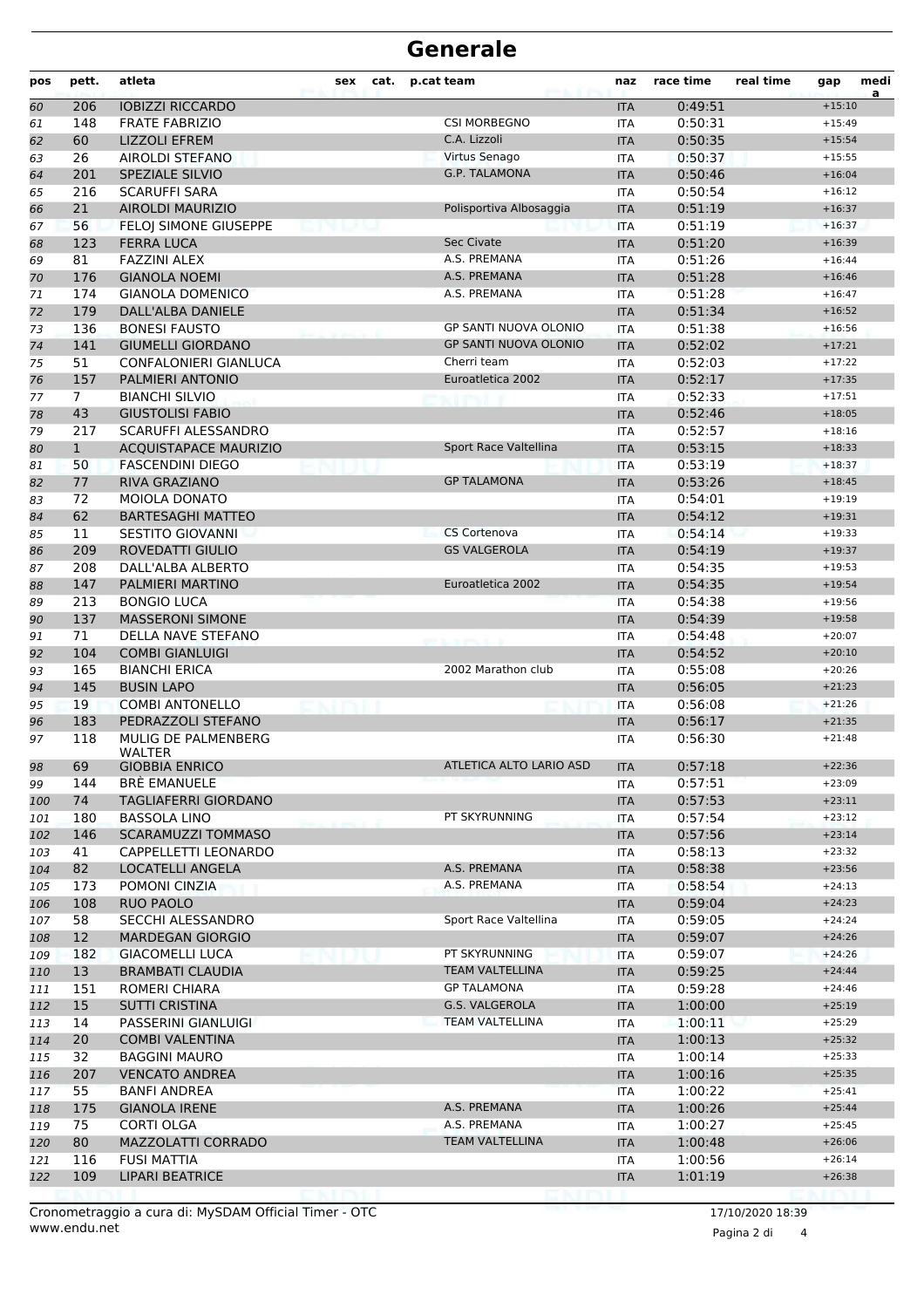## **Generale**

| pos | pett. | atleta                        | sex              | cat. | p.cat team               | naz        | race time | real time | gap        | medi<br>a |
|-----|-------|-------------------------------|------------------|------|--------------------------|------------|-----------|-----------|------------|-----------|
| 123 | 124   | <b>GERMOZZI CRISTINA</b>      |                  |      | <b>VAM Race</b>          | <b>ITA</b> | 1:01:21   |           | $+26:39$   |           |
| 124 | 199   | ANNUNZIATA GIUSEPPE           |                  |      | <b>MALTRAINSEMA</b>      | <b>ITA</b> | 1:01:58   |           | $+27:16$   |           |
| 125 | 65    | <b>BUSI ANNA</b>              |                  |      | Polisportiva Pagnona     | <b>ITA</b> | 1:02:08   |           | $+27:27$   |           |
| 126 | 158   | <b>GUSMEROLI MARIA</b>        |                  |      | <b>GP TALAMONA</b>       | <b>ITA</b> | 1:02:10   |           | $+27:28$   |           |
| 127 | 160   | <b>BULANTI CHIARA</b>         |                  |      |                          | <b>ITA</b> | 1:02:10   |           | $+27:28$   |           |
| 128 | 49    | DEI CAS MARCO                 |                  |      | Ardenno Sportiva         | <b>ITA</b> | 1:02:15   |           | $+27:33$   |           |
| 129 | 22    | <b>MOLA CLAUDIO</b>           |                  |      | Nrt                      | <b>ITA</b> | 1:02:35   |           | $+27:54$   |           |
| 130 | 63    | <b>CURTI ENZO</b>             |                  |      |                          | <b>ITA</b> | 1:02:39   |           | $+27:58$   |           |
| 131 | 185   | <b>GIANOLA GIULIA</b>         |                  |      | <b>AS PREMANA</b>        | <b>ITA</b> | 1:03:53   |           | $+29:12$   |           |
| 132 | 159   | <b>BUSI PIERPAOLO</b>         |                  |      |                          | <b>ITA</b> | 1:04:25   |           | $+29:43$   |           |
| 133 | 8     | BETTOME ALESSIA               |                  |      |                          | <b>ITA</b> | 1:04:46   |           | $+30:04$   |           |
| 134 | 85    | <b>CARGANICO SERENA</b>       |                  |      | Tita c'è                 | <b>ITA</b> | 1:05:03   |           | $+30:22$   |           |
| 135 | 86    | RIBONI GIANBATTISTA           |                  |      | Tita c'è                 | <b>ITA</b> | 1:05:04   |           | $+30:22$   |           |
| 136 | 73    | <b>TICOZZELLI NADIA</b>       |                  |      |                          | <b>ITA</b> | 1:05:06   |           | $+30:24$   |           |
| 137 | 130   | <b>GUALDI MIRIAM</b>          |                  |      |                          | <b>ITA</b> | 1:05:17   |           | $+30:35$   |           |
| 138 | 129   | <b>VIOLA MATTEO</b>           |                  |      | Scott Ocr Team Italy Lwt | <b>ITA</b> | 1:06:00   |           | $+31:18$   |           |
| 139 | 121   | <b>MAZZONI IVO</b>            |                  |      | <b>GP TALAMONA</b>       | <b>ITA</b> | 1:06:37   |           | $+31:55$   |           |
| 140 | 218   | SPEZIALE GABRIELLA            |                  |      | G.S. VALGEROLA           | <b>ITA</b> | 1:07:39   |           | $+32:57$   |           |
| 141 | 115   | RONCORONI MASSIMO             |                  |      |                          | <b>ITA</b> | 1:08:12   |           | $+33:31$   |           |
| 142 | 119   | <b>BARLETTA FRANCESCO</b>     |                  |      | Euroatletica 2002        | <b>ITA</b> | 1:09:03   |           | $+34:21$   |           |
| 143 | 48    | <b>ORLANDO SANDRO</b>         |                  |      |                          | <b>ITA</b> | 1:09:05   |           | $+34:23$   |           |
| 144 | 59    | <b>GIANOLA CATERINA</b>       |                  |      | C.A. Lizzoli             | <b>ITA</b> | 1:09:12   |           | $+34:31$   |           |
| 145 | 156   | <b>FACCIOLO VALERIO</b>       |                  |      | Euroatletica 2002        | <b>ITA</b> | 1:09:37   |           | $+34:55$   |           |
| 146 | 95    | <b>CURTONI GIULIANO</b>       |                  |      |                          | <b>ITA</b> | 1:09:46   |           | $+35:05$   |           |
| 147 | 10    | <b>SCARSI LUCA</b>            |                  |      | <b>CS Cortenova</b>      | <b>ITA</b> | 1:10:21   |           | $+35:40$   |           |
| 148 | 9     | <b>BETTOMÈ PIERLUIGI</b>      |                  |      |                          | <b>ITA</b> | 1:10:40   |           | $+35:59$   |           |
| 149 | 120   | <b>BARLETTA FEDERICA</b>      |                  |      | Euroatletica 2002        | <b>ITA</b> | 1:10:43   |           | $+36:02$   |           |
| 150 | 110   | <b>BARUFFI MIRELLA</b>        |                  |      | PT SKYRUNNING            | <b>ITA</b> | 1:10:48   |           | $+36:07$   |           |
| 151 | 90    | <b>CASTAGNA ATTILIO</b>       |                  |      |                          | <b>ITA</b> | 1:11:13   |           | $+36:32$   |           |
| 152 | 154   | <b>CICLITIRA SIMONE</b>       |                  |      |                          | <b>ITA</b> | 1:12:05   |           | $+37:23$   |           |
| 153 | 155   | D'AMBROSIO VALERIA            |                  |      |                          | <b>ITA</b> | 1:12:10   |           | $+37:28$   |           |
| 154 | 84    | Maffezzini Luciano            |                  |      |                          | <b>ITA</b> | 1:12:13   |           | $+37:32$   |           |
| 155 | 111   | <b>TESTINI TULLIA</b>         |                  |      | 2002 MARATHON            | <b>ITA</b> | 1:12:24   |           | $+37:42$   |           |
| 156 | 96    | <b>BARBERI MICHELE</b>        |                  |      |                          | <b>ITA</b> | 1:12:50   |           | $+38:08$   |           |
| 157 | 167   | <b>TAGLIAFERRI LUCA</b>       |                  |      |                          | <b>ITA</b> | 1:12:51   |           | $+38:09$   |           |
| 158 | 33    | <b>TOCALLI NICOLA</b>         |                  |      |                          | <b>ITA</b> | 1:12:51   |           | $+38:10$   |           |
| 159 | 70    | <b>CORBETTA VALERIO</b>       |                  |      |                          | <b>ITA</b> | 1:13:17   |           | $+38:36$   |           |
| 160 | 184   | <b>GAZZIANO SOFIA</b>         |                  |      |                          | <b>ITA</b> | 1:13:38   |           | $+38:56$   |           |
| 161 | 100   | <b>CAZZANIGA FEDERICO</b>     |                  |      |                          | <b>ITA</b> | 1:19:17   |           | $+44:36$   |           |
| 162 | 117   | <b>CRACCO MARIA INES</b>      |                  |      | PT SKYRUNNING            | ITA        | 1:20:51   |           | $+46:09$   |           |
| 163 | 30    | <b>CASTELLI EZIO</b>          |                  |      |                          | <b>ITA</b> | 1:20:54   |           | $+46:12$   |           |
| 164 | 194   | <b>GHERARDI FAUSTO</b>        |                  |      |                          | ITA        | 1:24:59   |           | $+50:18$   |           |
| 165 | 215   | <b>SCARUFFI LUCA</b>          |                  |      |                          | <b>ITA</b> | 1:25:15   |           | $+50:33$   |           |
| 166 | 64    | SALIGARI RENATA               |                  |      |                          | <b>ITA</b> | 1:26:14   |           | $+51:33$   |           |
| 167 | 27    | RADICE FERDINANDO             |                  |      | FURLONI E' AMICO MIO     | <b>ITA</b> | 1:26:24   |           | $+51:43$   |           |
| 168 | 28    | <b>GABUSI PATRIZIA</b>        |                  |      | FURLONI E' AMICO MIO     | ITA        | 1:26:34   |           | $+51:52$   |           |
| 169 | 195   | <b>GAGGIONI ALBINA</b>        |                  |      |                          | <b>ITA</b> | 1:26:35   |           | $+51:53$   |           |
| 170 | 79    | ROSSINI ROBERTA               |                  |      |                          | ITA        | 1:30:42   |           | $+56:01$   |           |
| 171 | 78    | LUCCHINI PAOLO                |                  |      |                          | <b>ITA</b> | 1:30:54   |           | $+56:12$   |           |
| 172 | 35    | <b>BIRAGHI MASSIMO</b>        | <b>SUSTEMBER</b> |      |                          | ITA        | 1:31:22   |           | $+56:40$   |           |
| 173 | 40    | PELLIZZARI PAOLO              |                  |      |                          | <b>ITA</b> | 1:32:59   |           | $+58:17$   |           |
| 174 | 37    | VANTAGGIATO CHIARA            |                  |      |                          | ITA        | 1:33:05   |           | $+58:23$   |           |
| 175 | 36    | DE NUNZIO MARCO               |                  |      |                          | <b>ITA</b> | 1:33:07   |           | $+58:25$   |           |
| 176 | 39    | <b>GERLI CLAUDIO</b>          |                  |      |                          | ITA        | 1:33:08   |           | $+58:26$   |           |
| 177 | 38    | <b>MANTESSO GRETA</b>         |                  |      |                          | <b>ITA</b> | 1:33:09   |           | $+58:28$   |           |
| 178 | 54    | <b>BUSIN FRANCESCO</b>        |                  |      |                          | ITA        | 1:33:21   |           | $+58:39$   |           |
| 179 | 83    | <b>INNOCENTI PIER LORENZO</b> |                  |      |                          | <b>ITA</b> | 1:45:29   |           | $+1:10:48$ |           |
| 180 | 134   | <b>MASHI EMANUELA</b>         |                  |      |                          | ITA        | 1:46:27   |           | $+1:11:46$ |           |
| 181 | 131   | <b>MASHI GIULIA</b>           |                  |      |                          | <b>ITA</b> | 1:46:32   |           | $+1:11:50$ |           |
| 182 | 133   | <b>BARENGHI ELENA</b>         |                  |      |                          | ITA        | 1:47:28   |           | $+1:12:46$ |           |
| 183 | 197   | <b>BELTRAMA PAOLO</b>         |                  |      |                          | <b>ITA</b> | 1:52:51   |           | $+1:18:10$ |           |
| 184 | 31    | <b>FALDARINI SILVIA</b>       |                  |      | PT SKYRUNNING            | ITA        | 1:52:53   |           | $+1:18:11$ |           |
| 185 | 214   | <b>GROSSO SUSANNA</b>         |                  |      |                          | <b>ITA</b> | 1:52:54   |           | $+1:18:13$ |           |
| 186 | 23    | <b>BIANCHI MARCO STEFANO</b>  |                  |      |                          | ITA        | 1:53:02   |           | $+1:18:20$ |           |
|     |       |                               |                  |      |                          |            |           |           |            |           |

Cronometraggio a cura di: MySDAM Official Timer - OTC www.endu.net

17/10/2020 18:39

Pagina 3 di  $\overline{4}$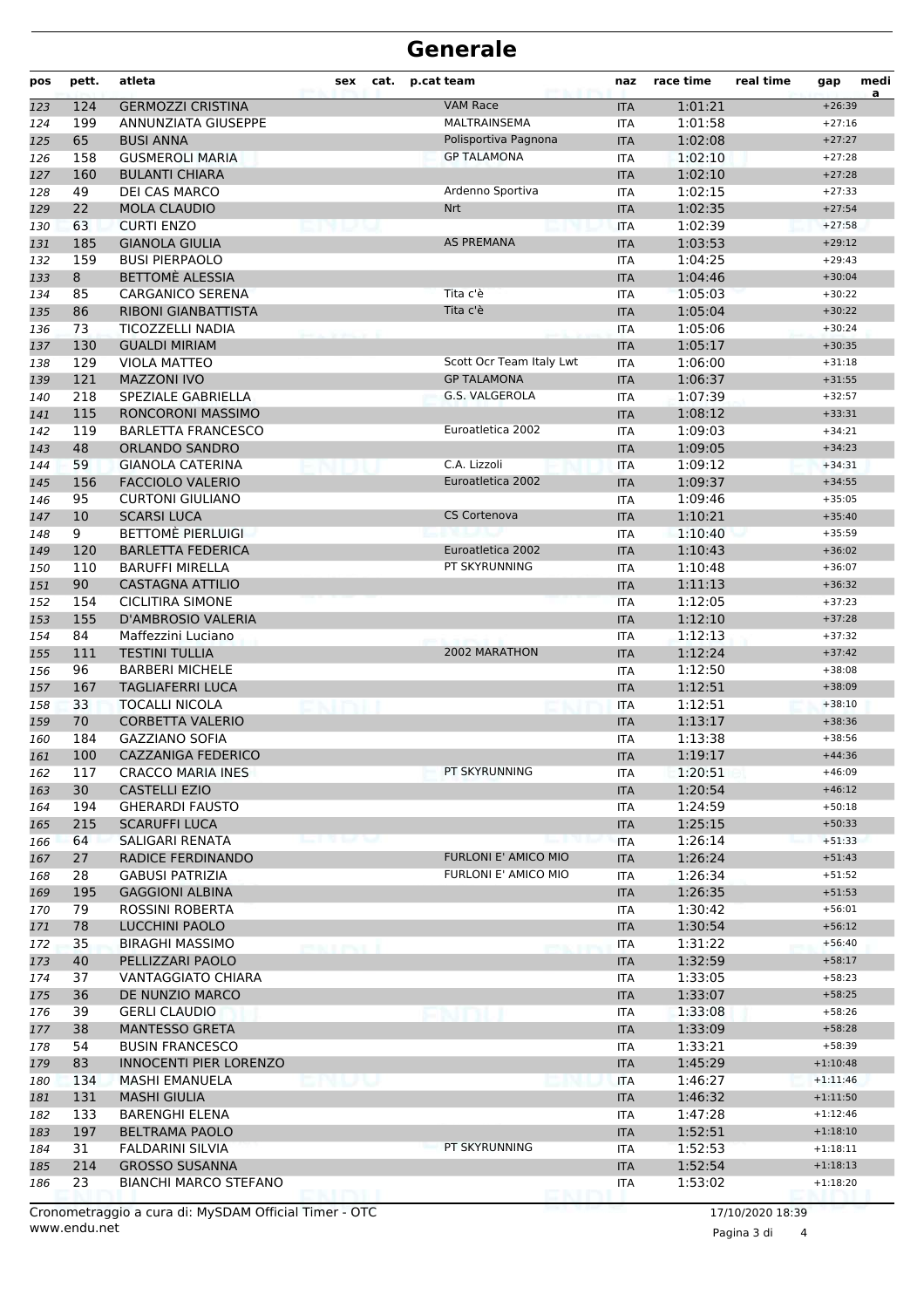|            |                |        |                                                       |             | <b>Generale</b>                              |                          |                           |           |                          |           |
|------------|----------------|--------|-------------------------------------------------------|-------------|----------------------------------------------|--------------------------|---------------------------|-----------|--------------------------|-----------|
| pos        | pett.          | atleta |                                                       | sex<br>cat. | p.cat team                                   | naz                      | race time                 | real time | gap                      | medi<br>a |
| 187<br>188 | 44<br>45       |        | <b>CAMPAGNER PATRIZIA</b><br><b>MASCHERONI ENRICO</b> |             | Truffles and bubbles<br>Truffles and bubbles | <b>ITA</b><br><b>ITA</b> | 2:13:45<br>2:16:59        |           | $+1:39:03$<br>$+1:42:18$ |           |
|            |                |        | ENDU                                                  |             | BNDU                                         |                          | ENDU                      |           |                          |           |
|            | ENDU           |        |                                                       | <b>ENDU</b> |                                              | <b>ENDU</b>              |                           |           | ENDU                     |           |
|            |                |        | ENDU                                                  |             | ENDULhet                                     |                          | ENDU                      |           |                          |           |
|            | ENDU           |        |                                                       | <b>ENDU</b> |                                              | <b>ENDU</b>              |                           |           | <b>ENDU</b>              |           |
|            |                |        | <b>ENDUnet</b>                                        |             | ENDU                                         |                          | <b>ENDUmet</b>            |           |                          |           |
|            | ENDU           |        |                                                       | ENDU        |                                              | ENDU                     |                           |           | ENDU                     |           |
|            |                |        | ENDU                                                  |             | <b>ENDU</b>                                  |                          | ENDU                      |           |                          |           |
|            | <b>ENDUNCI</b> |        |                                                       | ENDU        |                                              | <b>ENDU</b>              |                           |           | ENDUnet                  |           |
|            |                |        | <b>ENDU</b>                                           |             | <b>ENDU</b>                                  |                          | ENDU                      |           |                          |           |
|            | ENDU           |        |                                                       | ENDU        |                                              | ENDU                     |                           |           | ENDU                     |           |
|            |                |        | <b>ENDU<sub>met</sub></b>                             |             | <b>ENDU</b>                                  |                          | <b>ENDU<sub>met</sub></b> |           |                          |           |
|            | <b>ENDU</b>    |        |                                                       | <b>ENDU</b> |                                              | <b>ENDU</b>              |                           |           | <b>ENDU</b>              |           |
|            |                |        | <b>ENDU</b>                                           |             | ENDUmet                                      |                          | <b>ENDU</b>               |           |                          |           |
|            | <b>ENDU</b>    |        |                                                       | <b>ENDU</b> |                                              | <b>ENDU</b>              |                           |           | ENDU                     |           |
|            |                |        | ENDU                                                  |             | ENDU                                         |                          | ENDU                      |           |                          |           |
|            | <b>ENDU</b>    |        |                                                       | <b>ENDU</b> |                                              | <b>ENDU</b>              |                           |           | <b>ENDU</b>              |           |
|            |                |        | <b>ENDUnet</b>                                        |             | ENDU                                         |                          | <b>ENDUmet</b>            |           |                          |           |
|            | <b>ENINII</b>  |        |                                                       | EKINIL      |                                              | ENDLI                    |                           |           | <b>ENIALI</b>            |           |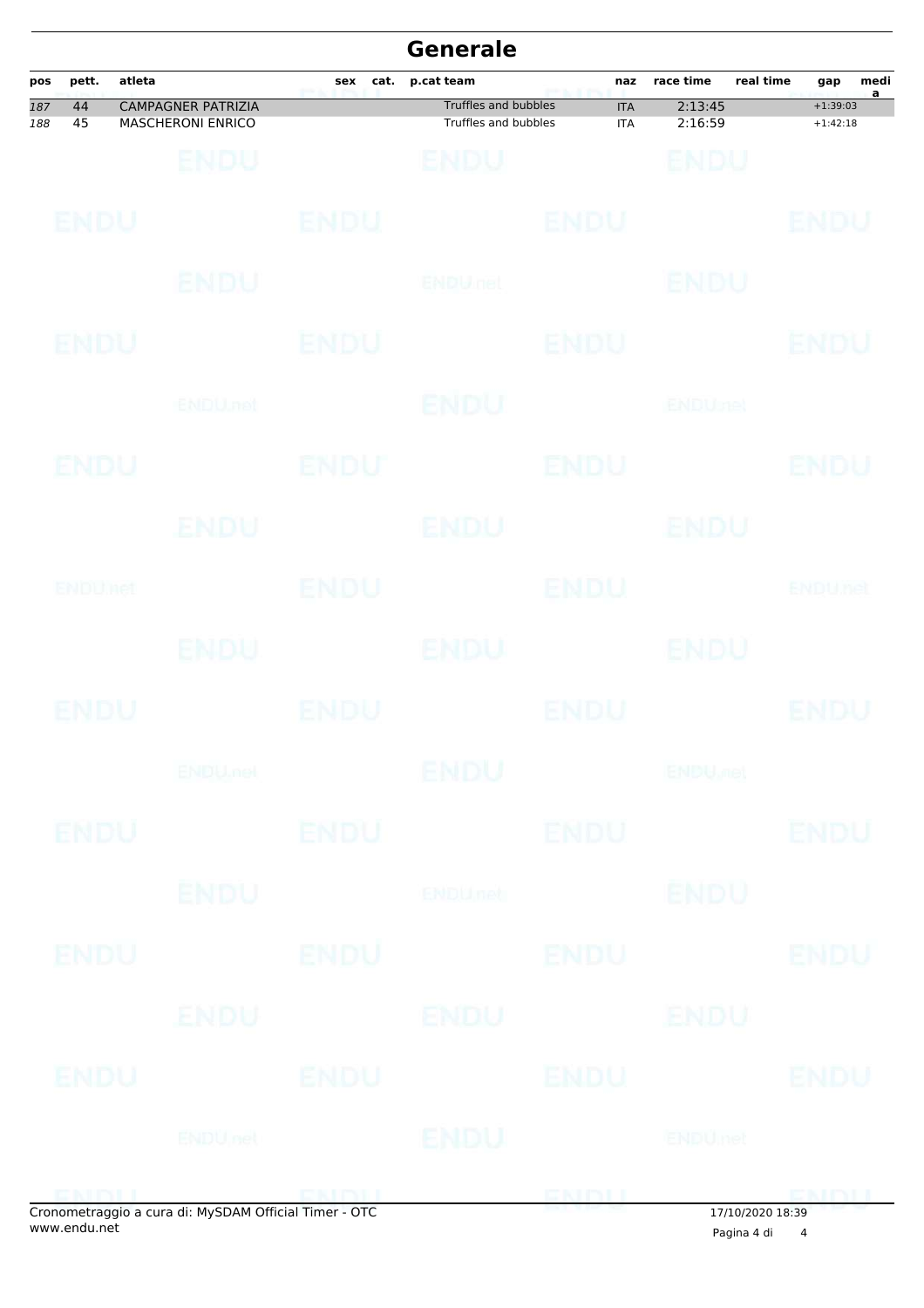#### **Sostila Vertical Race**

*Gara* **SOSTILA VERTICAL** *Data* **17/10/2020**

| Generale |  |
|----------|--|
|----------|--|

| pos            | pett.          | atleta                                       | cat.<br>sex       | p.cat team                   | naz                      | race time          | real time | gap                  | medi |
|----------------|----------------|----------------------------------------------|-------------------|------------------------------|--------------------------|--------------------|-----------|----------------------|------|
| $\mathbf{1}$   | $\mathbf{1}$   | <b>MANZI EMANUELE</b>                        |                   | <b>U.S. MALONNO</b>          | <b>ITA</b>               | 0:40:26            |           |                      | a    |
| $\overline{2}$ | 34             | <b>ACQUISTAPACE ANDREA</b>                   |                   | AMICI MADONNA DELLA NEVE     | <b>ITA</b>               | 0:41:29            |           | $+1:03$              |      |
| 3              | 56             | <b>CURTONI FILIPPO</b>                       |                   | C.A. LIZZOLI                 | <b>ITA</b>               | 0:44:19            |           | $+3:53$              |      |
| 4              | 24             | ROVEDATTI GUIDO                              |                   | TEAM VALTELLINA ASD          | <b>ITA</b>               | 0:45:29            |           | $+5:03$              |      |
| 5              | 46             | <b>GUSMEROLI ALESSANDRO</b>                  |                   | <b>TEAM VALTELLINA ASD</b>   | <b>ITA</b>               | 0:46:48            |           | $+6:22$              |      |
| 6              | 2              | <b>BELOTTI VALENTINA</b>                     |                   | ATL. ALTA VALTELLINA         | <b>ITA</b>               | 0:46:59            |           | $+6:33$              |      |
| 7              | 71             | <b>TAGLIAFERRI CLAUDIO</b>                   |                   | POLISPORTIVA PAGNOLA         | <b>ITA</b>               | 0:47:01            |           | $+6:35$              |      |
| 8              | 60             | <b>SCIANI REMO</b>                           |                   | G.P. TALAMONA                | <b>ITA</b>               | 0:47:50            |           | $+7:24$              |      |
| 9              | 84             | <b>SONGINI DARIO</b>                         |                   | <b>TEAM VALTELLINA</b>       | <b>ITA</b>               | 0:48:32            |           | $+8:06$              |      |
| 10             | 3              | <b>SORTINI ELISA</b>                         |                   | ATL. ALTA VALTELLINA         | <b>ITA</b>               | 0:48:38            |           | $+8:12$              |      |
| 11             | 41             | <b>BALDO TIZIANO</b>                         |                   |                              | <b>ITA</b>               | 0:48:38            |           | $+8:12$              |      |
| 12             | 49<br>85       | PILONI MICHELE<br><b>COMPAGNONI VENANZIO</b> |                   | <b>US MALONNO</b>            | <b>ITA</b>               | 0:50:02<br>0:50:02 |           | $+9:36$<br>$+9:36$   |      |
| 13             | 39             | <b>GAVAZZI MARCO</b>                         |                   | <b>TEAM VALTELLINA ASD</b>   | <b>ITA</b>               | 0:50:56            |           | $+10:30$             |      |
| 14<br>15       | 68             | <b>BARDEA FEDERICO</b>                       |                   | <b>AS LANZADA</b>            | <b>ITA</b><br><b>ITA</b> | 0:51:03            |           | $+10:37$             |      |
| 16             | 6              | <b>GIANONCELLI ENRICO</b>                    |                   |                              | ITA                      | 0:51:33            |           | $+11:07$             |      |
| 17             | 47             | <b>VARISTO MARCO</b>                         | <b>GLESPALE</b> & |                              | <b>ITA</b>               | 0:52:01            |           | $+11:35$             |      |
| 18             | 55             | <b>DUCA FABRIZIO</b>                         |                   | G.P. TALAMONA                | ITA                      | 0:52:16            |           | $+11:50$             |      |
| 19             | 23             | <b>CASSINA PAOLO</b>                         |                   |                              | <b>ITA</b>               | 0:52:34            |           | $+12:08$             |      |
| 20             | 82             | CALUFETTI GIACOMO                            |                   | <b>US MALONNO</b>            | <b>ITA</b>               | 0:53:02            |           | $+12:36$             |      |
| 21             | 72             | <b>CASTELANELLI MARCO</b>                    |                   | POLISPORTIVA ALBOSAGGIA      | <b>ITA</b>               | 0:53:58            |           | $+13:32$             |      |
| 22             | 43             | <b>GADALDI FABRIZIO</b>                      |                   | <b>CASTELRAIDER ASD</b>      | <b>ITA</b>               | 0:54:02            |           | $+13:36$             |      |
| 23             | 78             | <b>TOBALDO DARIO</b>                         |                   | <b>AS LANZADA</b>            | <b>ITA</b>               | 0:54:10            |           | $+13:44$             |      |
| 24             | 70             | <b>RUBINI DANIEL</b>                         |                   | POLISPORTIVA PAGNOLA         | <b>ITA</b>               | 0:54:32            |           | $+14:06$             |      |
| 25             | 36             | <b>SANGALLI BARBARA</b>                      |                   | <b>ANA ALPINI</b>            | <b>ITA</b>               | 0:54:44            |           | $+14:18$             |      |
| 26             | 42             | POMONI DIEGO                                 |                   | A.S.D. PREMANA               | <b>ITA</b>               | 0:55:33            |           | $+15:07$             |      |
| 27             | 65             | <b>BERTOLINI ALESSANDRO</b>                  |                   | <b>CSI COLORINA</b>          | <b>ITA</b>               | 0:55:34            |           | $+15:08$             |      |
| 28             | 25             | <b>SPINI FIORENZO</b>                        |                   | TEAM VALTELLINA ASD          | <b>ITA</b>               | 0:55:53            |           | $+15:27$             |      |
| 29             | 81             | PERLINI CRISTIANO                            |                   |                              | <b>ITA</b>               | 0:55:58            |           | $+15:32$             |      |
| 30             | 35             | SPINI OSVALDO                                |                   | TEAM VALTELLINA ASD          | <b>ITA</b>               | 0:56:05            |           | $+15:39$             |      |
| 31             | 18             | <b>GUGIATTI PIERPAOLO</b>                    |                   |                              | <b>ITA</b>               | 0:56:06            |           | $+15:40$             |      |
| 32             | 69             | NANA KATIA                                   |                   | POLISPORTIVA ALBOSAGGIA      | <b>ITA</b>               | 0:56:10            |           | $+15:44$             |      |
| 33             | 66             | <b>PLAVANINI LUCA</b>                        |                   | PLISPORTIVA ALBOSAGGIA       | <b>ITA</b>               | 0:56:17            |           | $+15:51$             |      |
| 34             | 22             | <b>RUSPANTINI ROBERTO</b>                    |                   | G.P. SANTI NUOVA OLONIO7     | <b>ITA</b>               | 0:56:48            |           | $+16:22$             |      |
| 35             | 8              | <b>VALGOI ALESSANDRA</b>                     |                   | ATL. ALTA VALTELLINA         | <b>ITA</b>               | 0:57:34            |           | $+17:08$             |      |
| 36             | 50             | CALVETTI LUCIANO                             |                   | <b>US MALONNO</b>            | ITA                      | 0:57:43            |           | $+17:17$             |      |
| 37             | $\overline{7}$ | <b>MORASCHINELLI LUCIA</b>                   |                   |                              | <b>ITA</b>               | 0:57:54            |           | $+17:28$             |      |
| 38             | 83             | DEMEO SERGIO                                 |                   | <b>G.P. TALAMONA</b>         | <b>ITA</b>               | 0:57:55            |           | $+17:29$             |      |
| 39             | 67             | <b>NANI FRANCO</b>                           |                   | AS LANZADA                   | <b>ITA</b>               | 0:58:05            |           | $+17:39$             |      |
| 40             | 54             | <b>BERTOLDINI TADDEO</b>                     |                   | A.S.D. FALCHI LECCO          | <b>ITA</b>               | 0:58:30            |           | $+18:04$             |      |
| 41             | 88             | <b>MAZZINA DAVIDE</b>                        |                   | <b>GP SANTI NUOVA OLONIO</b> | <b>ITA</b>               | 0:58:35            |           | $+18:09$             |      |
| 42             | 52             | PENSA PATRIZIA                               |                   | <b>TEAM PASTURO ASD</b>      | ITA                      | 0:59:06            |           | $+18:40$             |      |
| 43             | 9              | <b>CORNAGGIA OMAR</b>                        |                   |                              | <b>ITA</b>               | 0:59:39            |           | $+19:13$             |      |
| 44             | 73             | <b>FASOLINO SIMONE</b>                       |                   | TEAM RESINA VALTELLINA       | <b>ITA</b>               | 1:00:12            |           | $+19:46$             |      |
| 45             | 51             | PANZERI MARIO LUCIANO                        |                   |                              | <b>ITA</b>               | 1:00:12            |           | $+19:46$             |      |
| 46             | 40             | ROSSI RAFFAELLA                              |                   | TEAM VALTELLINA ASD          | <b>ITA</b>               | 1:01:10            |           | $+20:44$             |      |
| 47             | 80             | PAGANONI STEFANO                             |                   | POLISPORTIVA ALBOSAGGIA      | <b>ITA</b>               | 1:02:02            |           | $+21:36$             |      |
| 48             | 53             | <b>MELCHIORRE MARCO</b>                      |                   |                              | ITA                      | 1:02:18            |           | $+21:52$             |      |
| 49             | 44             | <b>GORETTI CESARE</b>                        |                   | TEAM VALTELLINA ASD          | <b>ITA</b>               | 1:03:00            |           | $+22:34$<br>$+22:49$ |      |
| 50             | 28             | <b>BERTOLINI ROBERTO</b>                     |                   |                              | <b>ITA</b>               | 1:03:15            |           |                      |      |
| 51             | 13             | <b>MOTTALINI FRANCESCA</b>                   |                   | <b>CASTELRAIDER</b>          | <b>ITA</b>               | 1:03:16            |           | $+22:50$<br>$+22:51$ |      |
| 52             | 14             | FRANZINA LUCA                                |                   |                              | ITA                      | 1:03:17            |           | $+22:52$             |      |
| 53             | 17<br>38       | POLI ANDREA<br><b>TAEGGI LORENZO</b>         |                   |                              | <b>ITA</b>               | 1:03:18<br>1:03:20 |           | $+22:54$             |      |
| 54             | 59             | <b>TARABINI SALVATORE</b>                    |                   |                              | ITA                      | 1:04:01            |           | $+23:35$             |      |
| 55<br>56       | 79             | <b>BERTOLINI SANDRO</b>                      |                   | <b>TEAM VALTELLINA</b>       | <b>ITA</b><br><b>ITA</b> | 1:04:50            |           | $+24:24$             |      |
|                | 76             | <b>CAPRARI SIMONE</b>                        |                   |                              | <b>ITA</b>               | 1:04:58            |           | $+24:32$             |      |
|                |                |                                              |                   |                              |                          |                    |           |                      |      |
| 57<br>58       | 11             | PEDRAZZINI ALESSANDRA                        |                   | U.S. BORMIESE                | <b>ITA</b>               | 1:06:11            |           | $+25:45$             |      |

www.endu.net Cronometraggio a cura di: MySDAM Official Timer - OTC 17/10/2020 10:19

Pagina 1 di 2